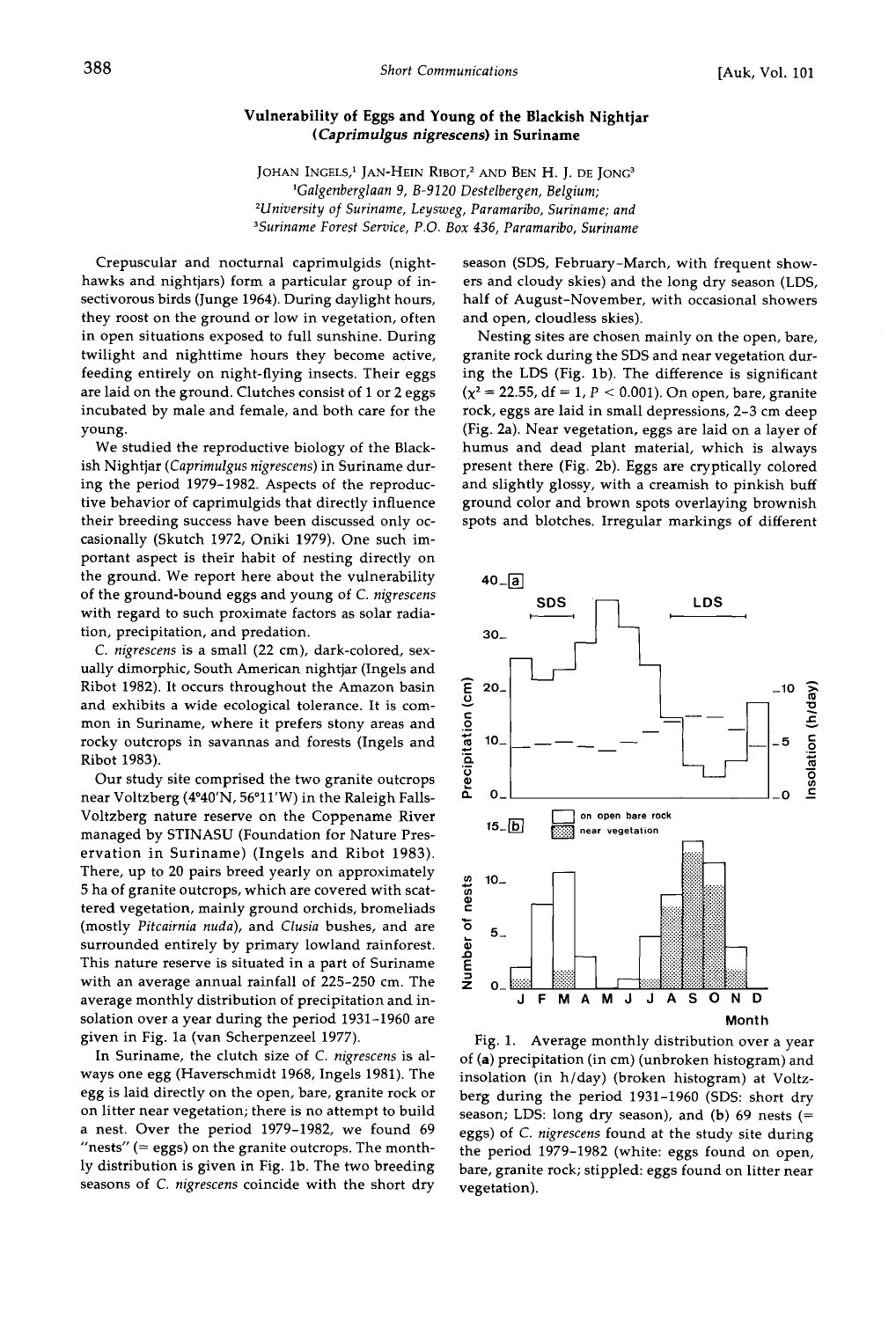

**Fig. 2. Typical nest sites of C. nigrescens. The egg (arrow) is laid (a) in a slight depression of the bare granite rock, exposed to full sunshine, or (b) on litter of dead plant material near vegetation, shaded by overhanging branches of C!usia bushes.** 

**shades and color intensities are fairly uniformly distributed over the entire egg (Ingels 1981). Average**  egg dimensions are  $18.8 \times 25.4$  mm ( $n = 18$ , range =  $17.3 - 20.3 \times 23.9 - 27.2 \text{ mm}$ ,  $SD = 0.4 \times 0.7 \text{ mm}$ ).

**We determined temperatures in an exposed egg by measuring with a portable Philips PM2517X multi**meter the resistance of a Uni-Curve thermistor (type **UUA35J1 of Fenwal Electronics Inc., typical resis**tance 5,000 ohms at 25°C and 0.2°C tolerance in the range 0° to 80°C) mounted inside the egg (Ingels and **Ribot 1983). On sunny, windless days, temperatures in an egg exposed on open, bare, granite rock**  reach maxima of 44-50°C after periods of 20-30 min **of continuous exposure to full sunshine. We observed that after one such exposure to temperatures of over 440C for about 15 min, two heavily incubated eggs failed to hatch following the normal incubation period and that the embryos were addled. On sunny but windy days, air convection around the egg keeps it substantially cooler than on windless days, with maximum temperatures never exceeding 430C, even after prolonged exposure (>30 min). We found that after several such exposures of about 15 min each, three eggs hatched normally. Therefore, we believe that heating of exposed eggs to temperatures in the**  range 47°  $\pm$  3°C, even for restricted periods, is det**rimental to C. nigrescens embryos (cf. Drent 1975, Bennett and Dawson 1979, Bennett et al. 1981).** 

**Ambient air temperatures above the granite outcrops and rock temperatures were determined during sunny, windless days by measuring simultaneously the resistance of a thermistor attached to a**  shaded, 2-m-high branch of a Clusia bush and of a **thermistor fixed 5 cm deep in the granite rock. Air temperatures typically reached maxima around 390C (between 1400 and 1500), and rock temperatures reached 440C (between 1500 and 1600) (Ingels and Ribot 1983). The deep-body temperature (DBT) of** 

**adult C. nigrescens, mist-netted between 0600 and 0800**  when ambient air temperatures were 22°-26°C, was **determined by measuring the resistance of a thermistor introduced anally approximately 2 cm deep and**  ranged between 38.8° and 39.8°C ( $n = 5$ ,  $\bar{x} = 39.3$ °C, **SD = 0.2øC). The DBT of caprimulgids is lower than that of other birds of comparable size and weight (McNab 1966, Oniki 1972). During a sunny, windless day, temperatures in an incubated egg, determined by measuring the resistance of a thermistor mounted inside, vary between 35.5 ø (0830 and 1800) and 39.50C (1•30), with corresponding ambient air temperatures of approximately 270 and 38øC, respectively. Obviously, the uninterrupted incubation during daylight hours protects the egg against lethal overheating.** 

**The depressions in the granite rock in which the egg is laid quickly fill with water during showers. Eggs are frequently partly immersed or sometimes completely so, but never for a long time, as rainwater evaporates quickly on the warm granite rock. Adults continue to cover (= incubate ?) an immersed egg. We found that such eggs do hatch afterward. We also observed, however, that a hatchling drowned in a pipped egg lying in a depression flooded by rain.** 

**Because of their irregular, blackish color pattern, adult C. nigrescens incubating on the dark-colored, bare granite are inconspicuous. Eggs deposited in depressions inbare granite rock are conspicuous when exposed (Fig. 2a) and should be easy for predators relying upon sight to find. The open situation around the nest site, however, makes approaching predators easily visible, although wandering human intruders and predators scaring an adult off its egg for periods of over a half hour during sunny, windless days could cause the egg to become overheated and the embryo to die. Nevertheless, C. nigrescens prefers to lay its egg in open situations during the SDS, when show-**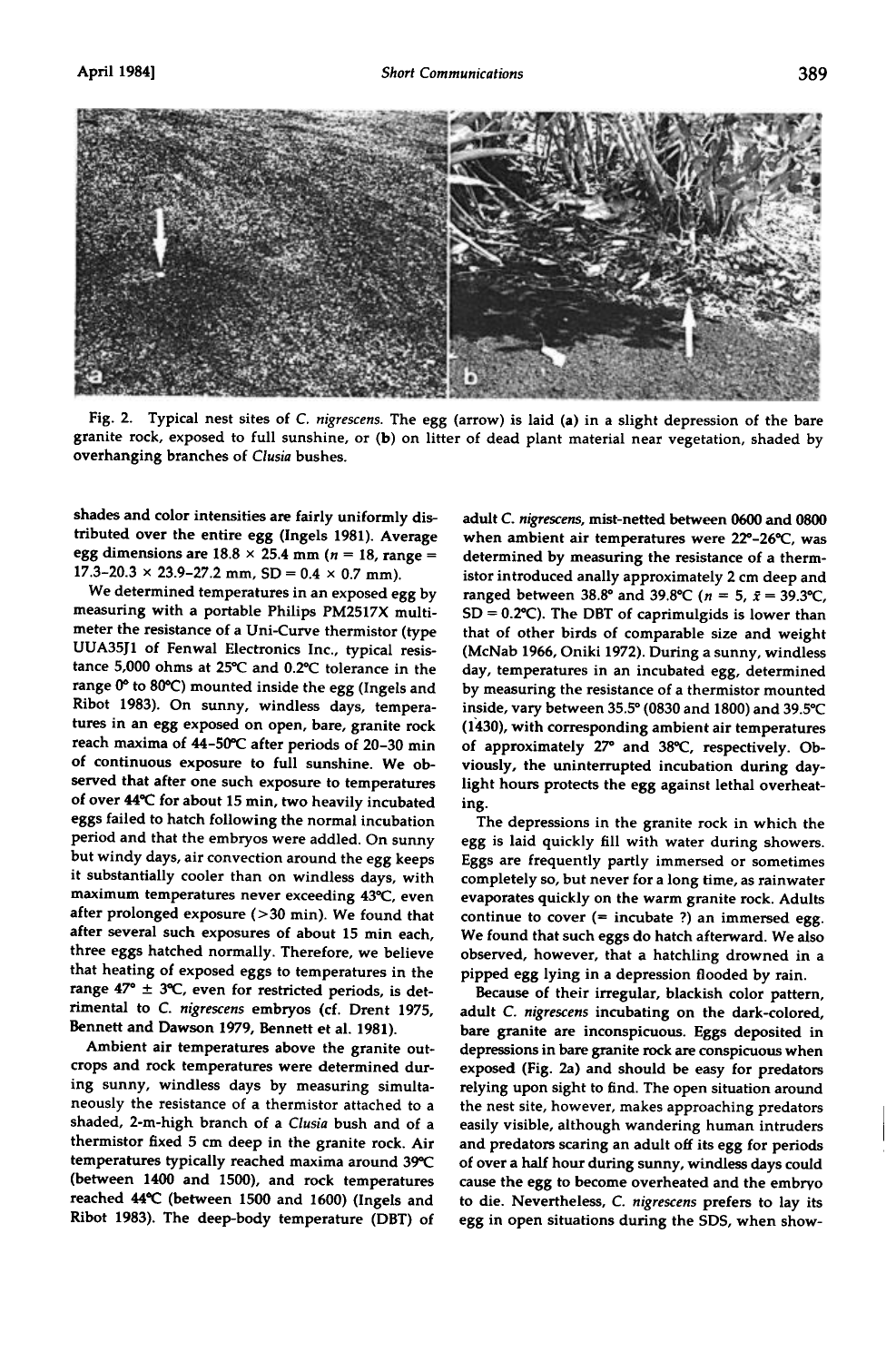**ers and cloudy skies are frequent, so the advantages of occupying an open nest site on bare rock (i.e. a reduction of predatory losses) should compensate for the rare chance of an overheated egg or a chick drowned while hatching.** 

**Eggs deposited near vegetation blend rather well with the litter of dead plant material (Fig. 2b). During clear weather, such nest sites are shaded by overhanging vegetation, especially from the vertical midday sun. Uncovered eggs are therefore rarely reached by direct sunshine. During the afternoon (1200-1600) of sunny, windless days, temperatures inside an exposed egg in the shadow of a Clusia bush**  range around  $35^{\circ} \pm 4^{\circ}C$ , so that overheating is no **direct threat.** 

**Because of their cryptic color pattern, adult C. nigrescens incubating near vegetation blend well with the surrounding litter. As they always face the open rock, they are likely to be surprised only by predators approaching from inside the vegetation.** 

**C. nigrescens choose a nest site in a shady situation near Clusia bushes during the LDS when showers are rare and solar radiation is intense, so the advantages of occupying a shaded nest site (i.e. a reduction of losses by lethal overheating) should compensate for the risk of loosing eggs to predators active in or around vegetation.** 

**Unsuccessful breeding attempts during the egg phase typically end either with the egg found deserted or broken and the contents addled after prolonged incubation (lethal overheating) for open SDS nest sites or with the egg simply vanishing (predation) for shaded LDS nest sites near vegetation.** 

**It is difficult to learn just when the single egg of C. nigrescens is laid; therefore, the exact incubation period is unknown. From fresh egg weight and weight loss during incubation, however, we estimate**  it to be  $17 \pm 1$  days (Ingels et al. MS). At hatching, **the semiprecocial young have open eyes and are covered with cryptically colored down. Both on open granite rock and on litter, they blend well with their surroundings. From the first day, young can move over distances of several meters by hopping over the ground, which they do mostly in response to special call notes of the adults. Adults alight on the ground some distance away and call the youngster, which hops toward them to be fed or brooded. Even when only a few days old, the young have a surprising capacity to surmount obstacles (Skutch 1972). Therefore, they are able to escape from perilous situations such as excessive insolation or rainfall.** 

**Caprimulgids and their young have special defences against overheating (Lasiewski 1969, and references therein). They have a lower basal metabolic rate than most birds of comparable size and weight and a very effective and extensive capacity for evaporative cooling by gular fluttering (Cowles and Dawson 1951). The rate of heat loss is highest at ambient temperatures exceeding the DBT. The caprimulgids'**  **ability to dissipate significantly more heat than they produce permits them to remain substantially cooler than their surroundings at high ambient temperatures.** 

**A 3-day-old C. nigrescens exposed to full sunshine on open granite rock started gular fluttering within 3-5 min. After prolonged exposure (>10 min), it started to utter chirping distress calls and to hop in random directions, apparently in search of a shaded resting site. We measured its DBT continuously, and it never exceeded 40.5øC. When placed in the shadow of a Clusia bush, it stopped chirping and gular fluttering and quieted to the crouched motionless posture typical of roosting adults.** 

**Adults brood young on open rock or near Clusia bushes, during both the SDS and LDS. Individual adults with their young, however, are found in quite different locations from day to day. Adults, brooding under the stress of intense solar radiation, help the young to dissipate heat. Although young exposed accidentally to full sunshine are able to cope for a limited period with the additional heat load, they need to use this ability only as an effective last resort.** 

**Ground-bound young C. nigrescens are threatened directly by rainy weather, especially at night. Moreover, although rainy seasons increase the availability of insect food (Ricklefs 1975), rainy weather affects the time available for adults to collect food. Rainfall restricts the activity of airborne insects and forces parents to brood their young to prevent chilling. The ability of young to move over considerable distances, however, enables them to find drier sites during rainy periods. They choose places near vegetation, where a substratum of dead plant material a few centimeters thick absorbs rainwater, or well-drained places on slightly sloping, bare rock. Even pouring rain is no real hazard to a chick when brooded by an adult. Only exposed young become bedraggled during severe showers.** 

**Skutch (1949) calculated that 4.5 h/day is a minimum for a pair of neotropical, insectivorous birds to collect sufficient food for one chick. For C. nigrescens, the approximately 12-h nights all year round in Suriname account reasonably well for the feeding of one young and for meeting the adults' basic needs for food and body care, even when adverse weather restricts nightly activities (Ingels et al. MS).** 

**Obviously, in C. nigrescens, eggs are more vulnerable than young, not only to solar radiation and precipitation but also to predation by a great variety of reptiles, birds, and mammals (Skutch 1972). For the 14 eggs, the incubation of which we followed, we**  found a loss of  $64 \pm 7\%$  before hatching. Uncertainty **results from our failure to locate some young after hatching. Because of the mobility of the young from the day they hatch, it is difficult to learn about their final fate. Nevertheless, after comparing the number of pairs with a fledgling at the end of a breeding season with the total number of pairs that occupied**